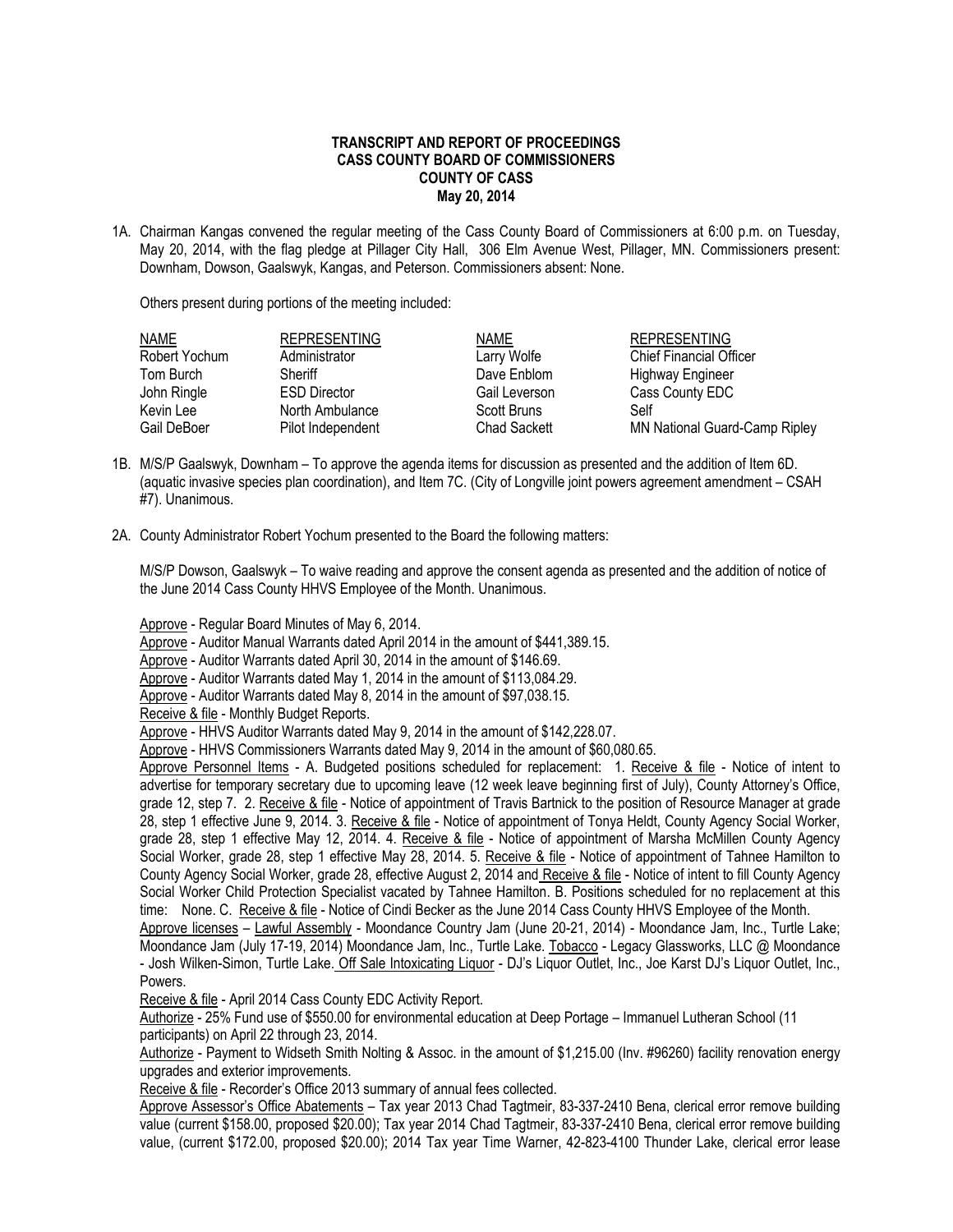cancelled, (current \$304.00, proposed \$0); Tax year 2014 James Vogt, 89-030-1311 Hackensack, clerical error homestead cancelled (current \$1,076.00 proposed \$800.00).

Receive & file - Auditor -Treasurer's Interest Income Report for April 2014.

Approve - Resolution No. 26-14 vacate existing easement to Don Bruemmer in Section 19 Twp. 139 Rge. 29 (Ponto Lake).

Commissioner Dowson offered Resolution No. 26-14 and moved its adoption, Commissioner Gaalswyk seconded:

## Cancel Right of Way Easement

Whereas, Minnesota Statute 282.04, Subd. 4, provides that County Auditors may grant easements on unsold tax-forfeited lands on such terms and conditions as the County Board may prescribe, and

Whereas, the easement may be cancelled by the County Board in the same manner it was granted, and

Whereas, the Bruemmer' s have requested the cancellation of an easement issued by Cass County, and

Whereas, a new easement has been issued by the current land owner.

NOW THEREFORE, BE IT RESOLVED by the Cass County Board of Commissioners, State of Minnesota that the easement issued to Don Bruemmer on September 3, 1986 for ingress and egress across the SE¼ of SE¼ in Section 19- 139-29 is hereby cancelled at his request.

Resolution No. 26-14 was adopted by majority vote: Downham, Dowson, Gaalswyk, Kangas, Peterson. Nays: None.

M/S/P Dowson, Gaalswyk – To award the following 2014 hay stumpage permits: Tract #1 (19-134-31; May Township) to Larry Converse for \$28.00, Tract #2 (1-136-32; Poplar Township) to Keith Cory for \$285.00, Tract #3 (29-138-32; McKinley Township) to Rodney Aker for \$30.00, and Tract #4 (10-140-25; Smoky Hollow Township) to Terry Mejdrich for \$25.00. Unanimous.

| Tract#       | Permit Area          | Minimum          | <b>Bidder</b>                                   | <u>Bid</u>                       |
|--------------|----------------------|------------------|-------------------------------------------------|----------------------------------|
|              | & Acres              | Bid              | Names                                           | Amount                           |
| $\mathbf{1}$ | 19-134-31<br>3 acres | \$25.00          | Larry Converse                                  | \$28.00                          |
| 2            | 1-136-32<br>26ac     | \$78.00 (\$3/ac) | Keith Cory<br><b>Robert Frie</b><br>John Benson | \$285.00<br>\$260.00<br>\$202.00 |
| 3            | 29-138-32<br>3 ac    | \$25.00          | Rodney Aker                                     | \$30.00                          |
| 4            | 10-140-25<br>8 ac    | \$25.00          | <b>Terry Mejdrich</b>                           | \$25.00                          |

Approve - Use of Conservation Fund #73 for Shingobee Connection Trail Project Phase V in the amount of \$27,421.53 to Northern Engineering, Inc. and WSB.

Authorize - Grant application submission US Dept. of Justice for FY2014 Smart Pretrail Demonstration Initiative up to \$100,000. - Probation Dept.

Approve - HHVS purchase of carpet for public interview rooms not to exceed \$13,000.00 (source of funds HHVS fund balance).

Approve - HHVS Director to execute individual vendor service agreements attested by the County Administrator.

Receive & file - Resolution from MHB in support of a County Geologic Atlas.

Approve - Out of state travel for Deputy Ryan Fisher to attend Tactical Medicine for Response Teams training in Fort Dodge, IA on July 8- 10, 2014.

Receive and file - Notice of intent to continue the 2014 absentee ballot board.

3A. Kevin Lee of North Memorial Ambulance (Brainerd Region) presented the first quarter 2014 report for the Longville Ambulance Subordinate Service District (LASSD). Mr. Lee informed the Board that the LASSD had 1 shift during the first quarter that did not have Advanced Life Support (ALS) coverage although at all times maintained the part time ALS license requirements.

Mr. Lee reported that LASSD transported or billed year to date 56 patients vs. 47 patients during the same time period in 2013. Revenues were \$6,852 above budget, and expenses were \$11,480 under budget (net margin of 18.1%). Community involvement included participation in quarterly Cass County EMS Task Force Meetings, and attendance at monthly Cass County radio users meetings. The Brainerd region's overall patient satisfaction score was 93.51 compared to the national database mean score of 92.93. Mr. Lee also commented that the Walker Ambulance will now have two crews which should reduce the frequency of the Longville Ambulance to backfill coverage in the Walker area.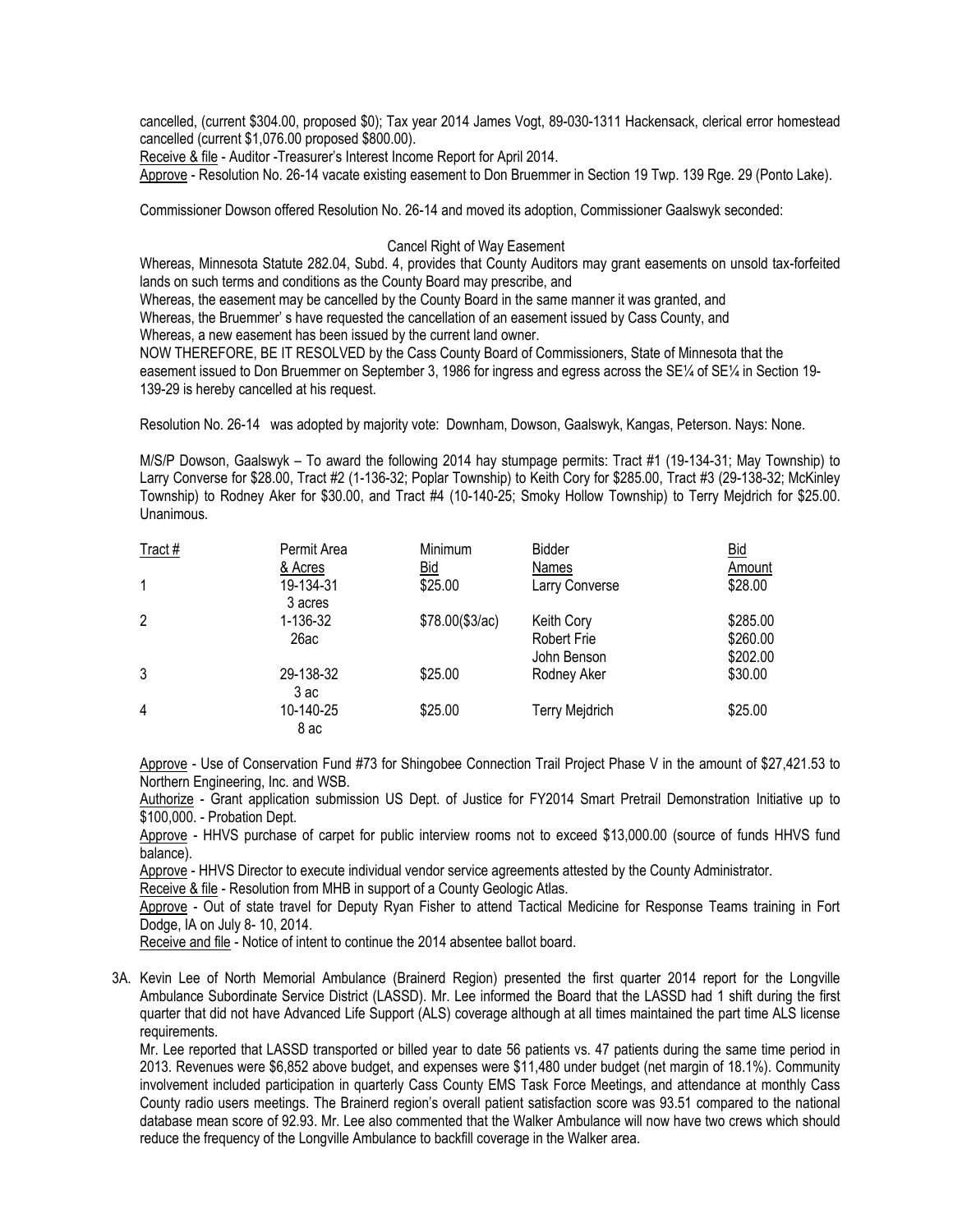M/S/P Downham, Peterson – To receive & file the 1st quarter report for the Longville Ambulance Subordinate Service District (LASSD). Unanimous.

4A. Sheriff Tom Burch presented a notice of intent to fill a vacancy created by the retirement of an Investigator. Currently the Sheriff's Office has two Investigators positions and two Deputies assigned to investigations (out of rank pay). The Sheriff explained that he will decide at a later date whether to fill the Investigator vacancy by position or assignment, but will definitely backfill with a Deputy at this time.

M/S/P Downham, Dowson – To receive & file the notice of intent to fill a budgeted vacancy in the Sheriff's Office due to an upcoming retirement in July 2014. Unanimous.

- 4B. Sheriff Burch discussed the Sunday, May 11, 2014 50 coal train car derailment west of Pillager in Sylvan Township near C.R.101 & Bigwater Addition Estates. Mr. Burch added that there were no reports of personal injury and that cleanup efforts are underway. Highway Engineer Dave Enblom reported recent contact with the railroad company insurance agent requesting Cass County to document any road damage for possible reimbursement. No action necessary.
- 5A. Lieutenant Colonel Chad Sackett discussed the military mission and positive economic impact of Camp Ripley. Deputy Post Commander Sackett detailed the upcoming training events scheduled at Camp Ripley as well as 2014 improvement projects. In addition to the military focus numerous programs exist with a variety of civilian partners that help maintain positive community relations. The Board expressed its support for Camp Ripley and thanked Deputy Post Commander Sackett for the update.
- 6A. ESD Director John Ringle summarized the Tuesday, May 6, 2014 Ad Hoc Committee of the Board (Commissioner's Gaalswyk and Kangas) meeting. The committee reviewed current and proposed practices for the County role in solid waste property cleanup programs. The committee recommended the following: 1.) related land use regulations – no ordinance changes at this time and expand ESD quarterly report to include a summary status of County initiated enforcement actions, 2.) abandoned building demolition – establish a budget of \$45,000 for reimbursement of dumpster costs and tipping fees for projects individually approved by the unit of government and authorized through the Board consent agenda, 3.) refuse removal – establish a budget of \$10,000 for refuse removal projects authorized by ESD staff with quarterly summary status reports to the Board (examples of assistance include providing dumpsters, contracted equipment, reduced tipping fees, sentence to service crew assistance), and 4.) public health nuisances – amend the policy process to include a preabatement decision committee to assure compliance with MS 145A.04. Director Ringle provided photographs of examples of potential cleanup sites. Mr. Ringle explained that cleanup efforts by ESD are only after all other voluntary methods have been exhausted and only for those parcels contributing to the Countywide solid waste assessment.

M/S/P Downham, Dowson - To approve the recommendations of the AdHoc Committee as presented utilizing solid waste assessment fees as the funding source. Unanimous.

6B. ESD Director John Ringle presented the annual 2014 mobile collection program schedule at six locations around Cass County: Walker - June 16th (Monday) 1-4 p.m. County Hwy garage parking lot South of Jimmy's Restaurant; Lake Shore - June 24th (Tuesday) 12-4 p.m. Lake Shore Town Hall; Longville - July 21<sup>st</sup> (Monday) 11-3 p.m. Slagle's Transfer site; Remer - August 15<sup>th</sup> (Friday) 10-12 p.m. Do it Best Hardware; Outing- August 15<sup>th</sup> (Friday) 1-3 p.m. Crooked Lake Town Hall; May Twp. - August 27th (Wednesday) 3-7 p.m. Transfer Site/County Garage (North of Pillager). Items accepted for no charge to county residents include: Household Hazardous Waste: Paint and paint related materials, household cleaners and chemicals, old gasoline and certain other automotive products, caustic materials, pesticides and aerosol cans; Fluorescent bulbs of all types; including compact fluorescents, all straight, round, u-shaped and other fluorescent and Hi-Intensity bulbs; E-waste: unwanted, outdated TV's, computers, monitors, printers and related computer equipment.

M/S/P Peterson, Gaalswyk – To receive & file the annual 2014 mobile collection program schedule and request a summary report upon conclusion of this year's program. Unanimous.

6C. Mr. Ringle requested referral of possible land use ordinance amendments to the Planning Commission for first reading at a public hearing before the Planning Commission on Monday, July 21, 2014. Mr. Ringle presented a memo that outlined language proposed by ESD and the Planning Commission. In addition Director Ringle said he would report back to the Board on any suggested amendments by the County Attorney on portions of the ordinance related to solid waste cleanup (discussed during item 6A.).